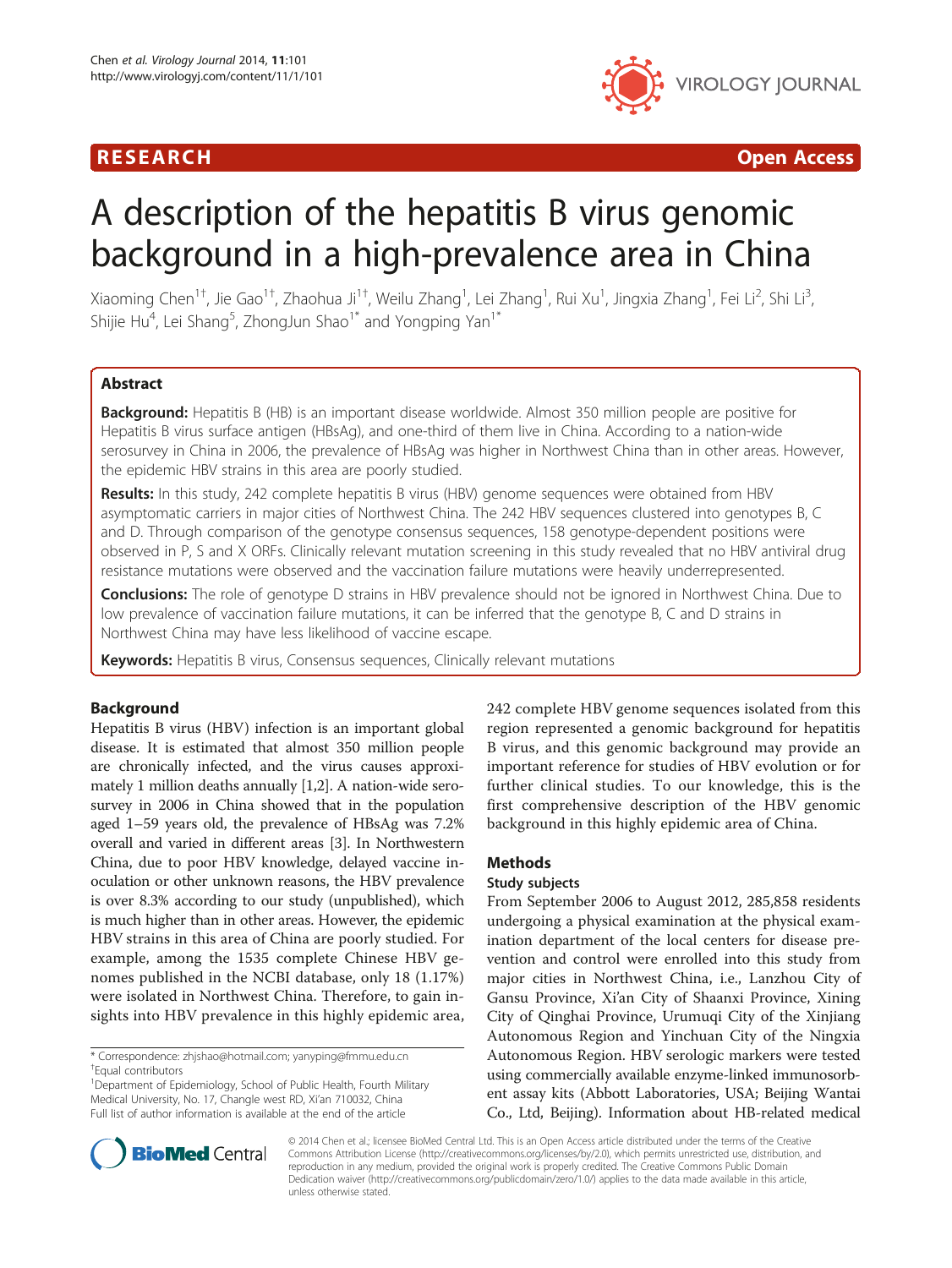history was collected by trained investigators. The serum viral load was measured with qualitative assays (Roche Ltd., Switzerland). Only patients positive for HBsAg, having no HB-related medical history or typical clinical symptoms, and with HBV DNA  $\geq 10^5$  IU/ml were enrolled. Approval was obtained from the local and Fourth Military Medical University institutional ethics committee before the study, and informed consent was obtained from each individual. All serum samples were collected and stored at −80°C before use.

#### Complete HBV genome sequencing

HBV DNA was extracted from 200 μL serum samples using DNA/RNA extraction kits (Beijing Tiangen Co., Ltd, Beijing). HBV DNA genomes were obtained by separately amplifying three HBV segments: segment I (nt 56–756), primers 5'-CTGCTGGTGGCTCCAGTT-3' (sense primer, nt 56–73) and 5'-CAATACCACATCATCCAT-3' (antisense primer, nt 756–739); segment II (nt 736–1889), primers 5'-TATATGGATGATGTGGTATTGGG-3' (sense primer, nt 736–758) and 5'-ACCCAAGGCACAGC TTGG-3' (anti-sense primer, nt 1889–1872); and segment III (nt 1806–195), primers 5'-CCAGCACCATGCAC TTTTT-3' (sense primer, nt 1806–1824) and 5'-CGAG CAGGGGTCCTAGGA-3' (anti-sense primer, nt 195– 177). PCR procedures were set as previously described [[4\]](#page-6-0). For each sample, three groups of PCR products were cloned into the pCR4-TOPO vector (Invitrogen, Shanghai), which was used to transform Top10 electrocompetent Escherichia coli cells (Invitrogen, Shanghai) by electroporation. Colonies were screened using M13 universal primers. M13 PCR products of the correct size were sequenced [[5\]](#page-6-0). Furthermore, for each sample, the three acquired sequences were analyzed and integrated with Codoncode Aligner Software (version 4.0.3) into a complete HBV genome.

#### Molecular evolutionary analyses

All 242 HBV sequences generated in this study were manually edited by visual inspection and multiply aligned with reference HBV sequences (GenBank accession number: Genotype A: AY233274; Genotype B: AB246341; Genotype C: AB111946; Genotype D: EU594396; Genotype E: AB032431; Genotype F: EU670262; Genotype G: AF160501) using Bioedit software (version 7.0). A phylogenetic tree was constructed using the UPGMA method. The reliability of the pairwise comparison and phylogenetic tree analysis was assessed by bootstrap resampling with 1000 replicates. Phylogenetic and molecular evolutionary analyses were conducted using MEGA (version 5.05) [\[6\]](#page-6-0). Consensus sequences were constructed using the Mutation Master Server ([http://cagt.bu.](http://cagt.bu.edu/page/MutationMaster_about) [edu/page/MutationMaster\\_about\)](http://cagt.bu.edu/page/MutationMaster_about) [[7](#page-6-0)]. Consensus sequences of different genotypes were compared to determine genotype-dependent nucleotide positions among different genotypes. Clinically relevant mutations were also analyzed, as guided by previous clinical studies.

#### Statistical comparisons

Significant differences among different genotypes were calculated using the χ2 test, Fisher's exact probability test and Student's t-test where applicable. Two-tailed P values ≥ 0.05 were considered statistically significant. The R Project software version 2.14.2 was utilized for statistical calculations.

#### GenBank accession number

GenBank accession numbers of the acquired sequences were KC774180-KC774242, KC774280-KC774377, KC774393- KC774434 and KC774461-KC774499.

## Results

#### Demographic information

Among 2293 HBsAg-positive patients without HB-related medical history, 330 were identified with HBV ≥10<sup>5</sup> IU/ml, and all patients were positive for Hepatitis B Virus E antigen (HBeAg). Serum samples from these 330 patients were subjected to amplification of the full-length HBV genome, and 242 full-length HBV genomes were finally obtained (Figure [1](#page-2-0)). Sixty-seven full-length HBV genomes were obtained from the patients of Lanzhou, 27 from Urumuqi, 78 from Xi'an, 56 from Xining, and 14 from Yinchuan (Table [1\)](#page-2-0). There was no significant difference in the age, M/F ratio or clinical data with respect to case locations.

## HBV genotypes and serotypes

Phylogenetic analysis with GenBank reference sequences indicated three distinct clusters, corresponding to the HBV genotypes B, C and D (Figure [2](#page-3-0)). Among the 242 sequences generated in this study, genotype C (59.92%, 145/242) was the most frequently observed, followed by genotype D (22.31%, 54/242) and genotype B (17.77%, 43/242). The relationship between case locations and genotypes is displayed in Table [2.](#page-3-0)

In serotype analysis, the amino acids in the viral surface gene were checked in the manner of previous studies to determine the serotype of each strain. As a result, subtype adrq- (122 K + 127P + 134 F + 159 V + 160R +  $177A + 178P$ ,  $adrq + (122 K + 127P + 134 F + 159A +$ 160R + 177 V +178P), adw2 (122 K + 127P + 134 F + 159A + 160 K + 177 V +178P), adw4q- (122 K + 127 L + 134 F + 159A + 160 K + 177 V +178P), ayr (122R + 127P + 134 F + 159A + 160R + 177 V +178P), ayw1 (122R + 127P + 134 F + 159A + 160 K + 177 V +178P), ayw2  $(122R + 127P + 134Y + 159G + 160K + 177V + 178P)$ and ayw3  $(122R + 127 T + 134 F + 159G + 160 K + 177$ V +178P) were observed in these sequences. Subtype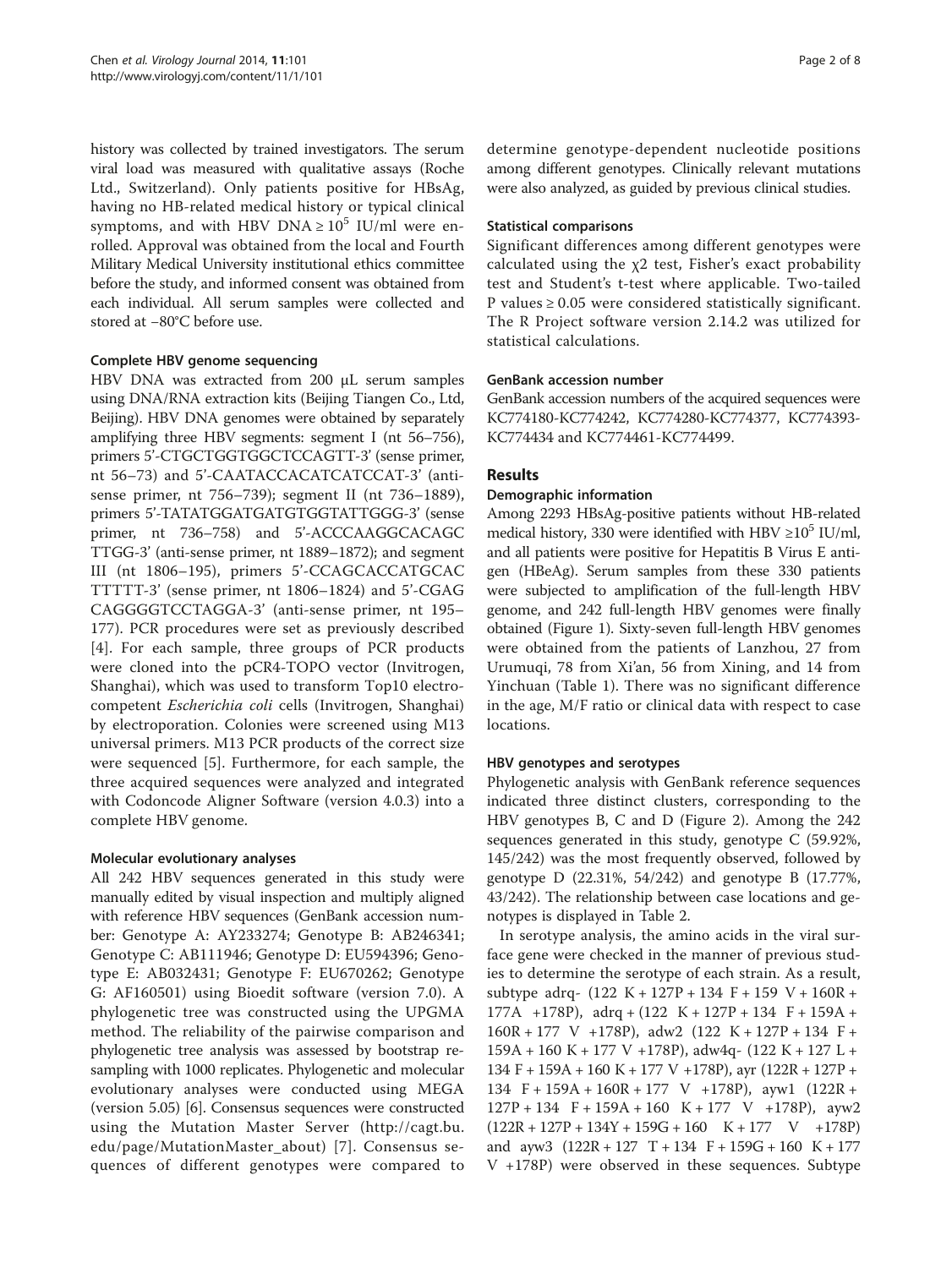<span id="page-2-0"></span>

 $adrq + (56.61\%, 137/242)$  was the most frequently observed, followed by subtype ayw2 (23.97%, 58/242) and adw2 (16.12%, 39/242). In addition, there was no significant difference in the distribution of HBV serotypes with respect to genotypes (Table [3\)](#page-4-0) [\[8](#page-7-0)].

## Genotype consensus sequences

Through comparison of the three genotype consensus sequences, 158 amino acid positions were found to be significantly different among the consensus sequences. Among these 158 identified genotype-dependent positions, 96 (60.76%) were located in the P ORF, 47 (29.75%) in the S ORF and 15 (9.49%) in the X ORF. No positions were found in the C ORF (Figure [3](#page-5-0)A).

In the P ORF, 46 out of 96 (47.92%) genotypedependent positions were located in the spacer region, followed by 28 (29.17%) in reverse transcriptase, 15 (15.63%) in terminal proteins and 7 (7.29%) in RNase H. In the S ORF, 23 out of 47 (48.93%) genotype-dependent positions were located in the S region, followed by 11 (23.40%) in the preS1 region and 13 (28.26%) in the preS2 region. In the X ORF, 11 out of 15 (73.33%) genotype-

Table 1 Demographic and clinical information for the patients in this study

| City         | No. of cases | Age, yr (mean $\pm$ sd) | M/F ratio | ALT (U/L)         | AST (U/L)         |
|--------------|--------------|-------------------------|-----------|-------------------|-------------------|
| Lanzhou      | 67           | $29.63 \pm 13.78$       | 42/25     | $42.65 \pm 36.37$ | $34.27 \pm 25.70$ |
| Urumuqi      | 27           | $28.74 \pm 13.75$       | 10/17     | $48.79 \pm 56.16$ | $43.21 \pm 59.04$ |
| Xi'an        | 78           | $28.52 \pm 12.88$       | 40/38     | $43.81 \pm 41.12$ | $39.33 \pm 40.91$ |
| Xining       | 56           | $30.05 \pm 14.59$       | 29/27     | $42.77 \pm 33.34$ | $38.63 \pm 21.74$ |
| Yinchuan     | 14           | $32.29 \pm 15.79$       | 8/6       | $29.00 \pm 19.29$ | $24.15 \pm 12.22$ |
| <b>Total</b> | 242          | $28.74 \pm 13.14$       | 132/110   | $43.89 \pm 46.93$ | $39.36 \pm 45.42$ |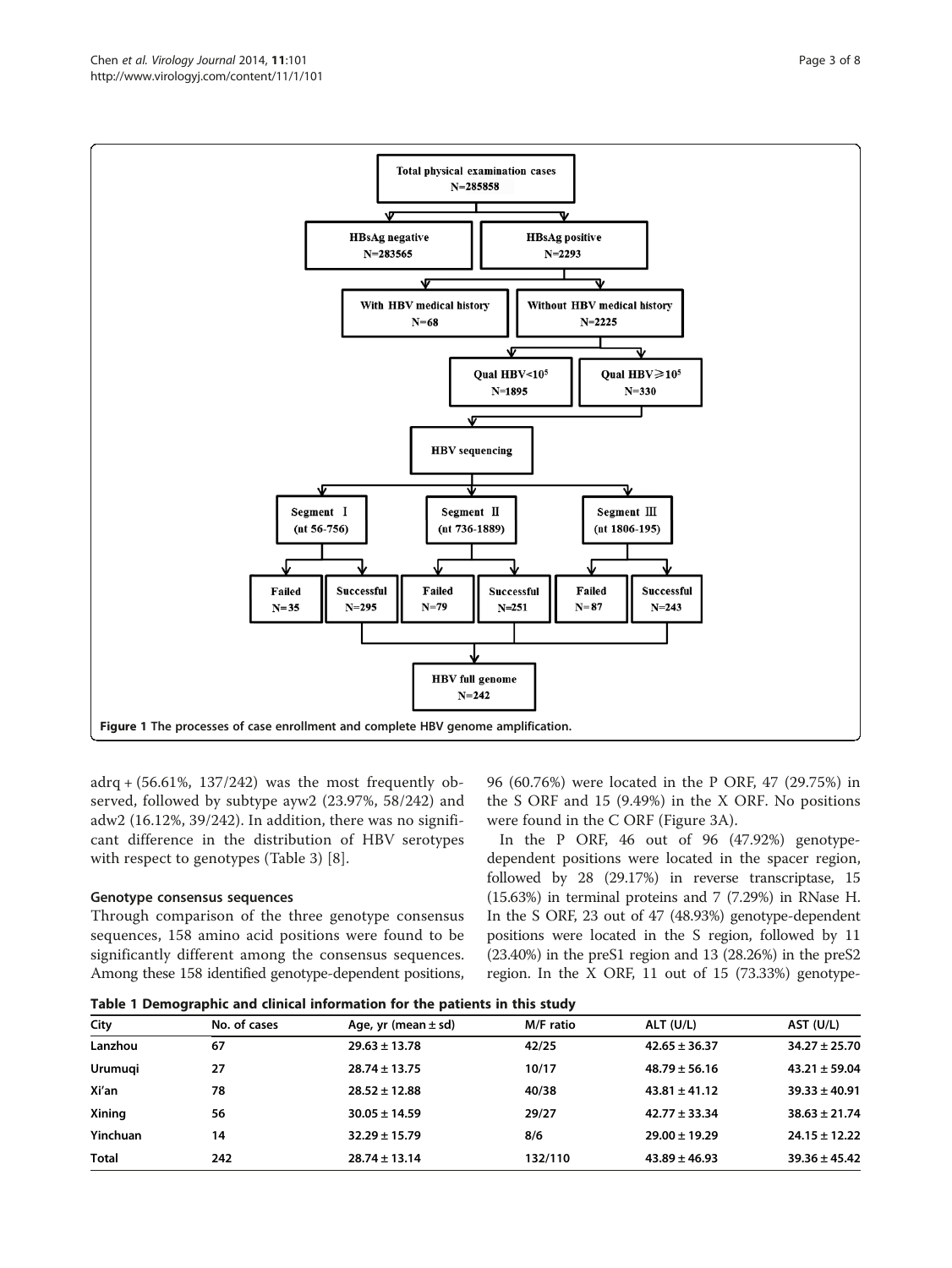<span id="page-3-0"></span>

dependent positions were located in the N-terminal region (first 50 amino acids), while only 4 (36.36%) were located in the C-terminal region. Interestingly, in 112 of the 158 (70.89%) positions, the genotype B consensus sequence showed differences from the other consensus sequences of genotypes C and D, while the latter two were identical to each other. This finding agreed with the higher divergence between genotypes B and C/D (Figure [3](#page-5-0)B).

#### Clinically relevant mutations

To investigate the biological and clinical characteristics of HBV sequences, all the sequences in this study were

Table 2 Relationship between complete HBV genome locations and genotypes

| City         | No. of<br>sequences | Genotype B |     | Genotype C Genotype D |
|--------------|---------------------|------------|-----|-----------------------|
| Xi'an        | 78                  | 23         | 52  | 3                     |
| Lanzhou      | 67                  | 6          | 47  | 14                    |
| Yinchuan     | 14                  | 0          | 12  | $\overline{2}$        |
| Urumugi      | 27                  | 10         | 16  | 1                     |
| Xining       | 56                  | 4          | 18  | 34                    |
| <b>Total</b> | 242                 | 43         | 145 | 54                    |

screened for clinically relevant mutations that were reported in previous studies. In the P ORF, all sequences were screened for mutations that were reported in previous studies to be associated with drug resistance: rtL80V/I, rtL180M and rtM204V/I mutations, associated with LMV resistance; rtA181T and rtN236T mutations, associated with ADV resistance; rtS184G, rtS202I and rtM250V mutations, associated with ETV resistance; the rtA194T mutation, associated with TDF resistance; and the rtM204I mutation, associated with LdT resistance [[9,10](#page-7-0)]. However, none of these mutations were observed in the present study.

In the S ORF, preS1 deletion mutations were detected in 16 sequences, and preS2 deletion mutations were detected in 5 sequences. In addition, G129H/R mutations, which have been suggested to be associated with low antibody adherence, were found in the S region in eight sequences [[11](#page-7-0)]. G145R mutations, which were reported to be responsible for vaccination failure, were found in five sequences. Furthermore, in the  $\alpha$  determinant, which is vital to HBV antigenicity, mutations were also found in aa126, aa127, aa130, aa131, aa134 and aa143 (Table [4](#page-6-0)).

The distribution of clinically relevant mutations in different genotypes was compared and is shown in Table [4](#page-6-0).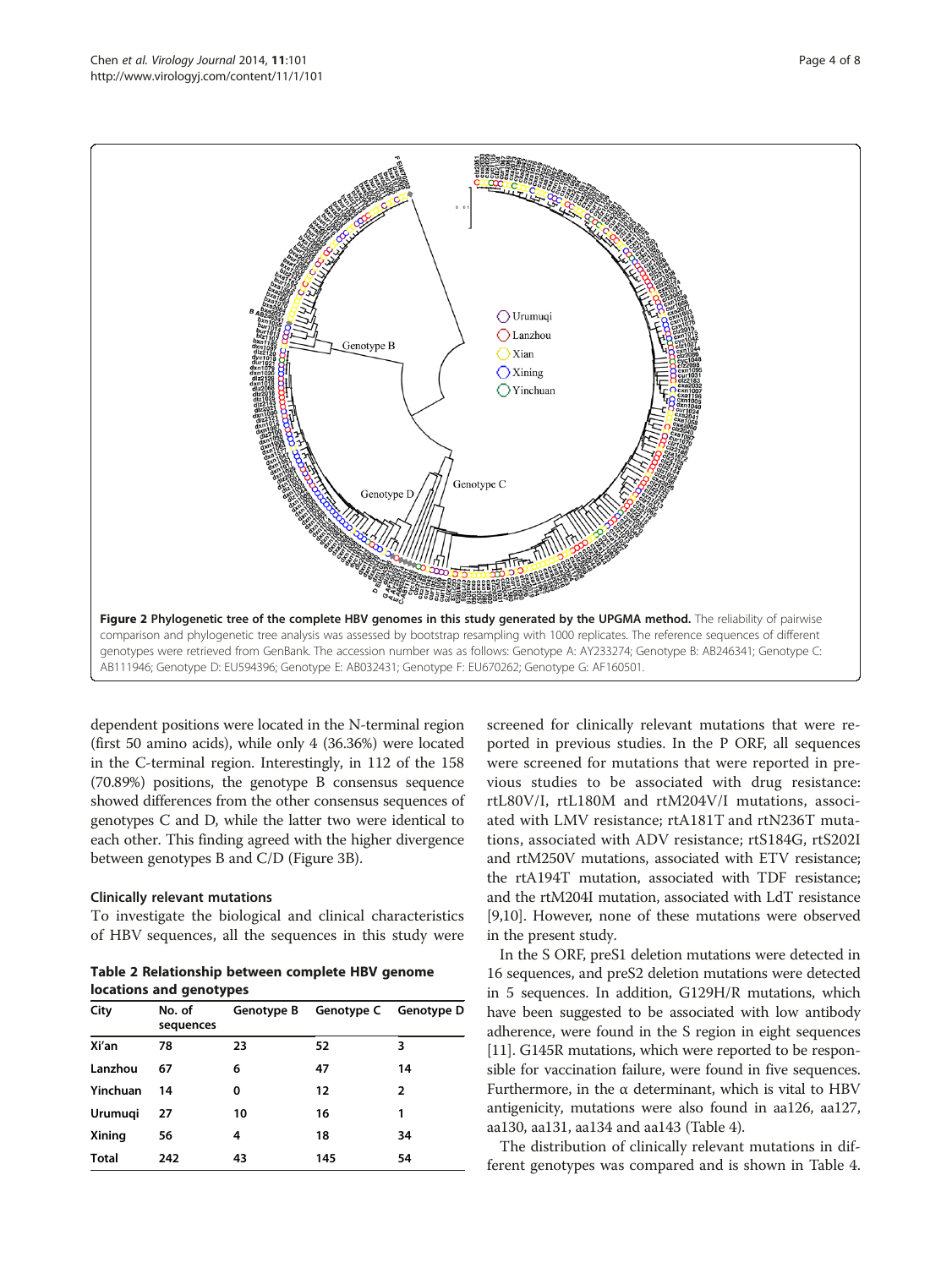| Genotype     | adr   |       | adw  |      | ayr | ayw  |      |      | Total |
|--------------|-------|-------|------|------|-----|------|------|------|-------|
|              | adrq- | adrg+ | adw2 | adw4 | ayr | ayw1 | ayw2 | ayw3 |       |
| В            | 0     | 28    |      |      | 0   |      | 10   | 0    | 43    |
| c            | 0     | 84    | 25   | 0    |     |      | 33   |      | 145   |
| D            |       | 25    | 11   |      |     | 0    | 15   | 0    | 54    |
| <b>Total</b> |       | 137   | 39   |      |     |      | 58   |      | 242   |

<span id="page-4-0"></span>Table 3 Relationship between complete HBV genome genotypes and serotypes

PreS1 deletion mutation in the S ORF was detected with a significantly different distribution among different genotypes. Genotype D sequences were shown to have significantly higher frequencies of preS1 deletion mutation.

#### **Discussion**

HBV infection is an epidemic in China. In Northwest China, the prevalence of HBV infection is much higher compared to other areas. In previous HBV studies in Northwest China, phylogenetic analysis of the HBV S region was employed to reveal the HBV genotypes [[12](#page-7-0)]. However, the complete characteristics of epidemic HBV strains have not been well studied, especially in those strains in asymptomatic carriers. In this study, 242 complete HBV genome sequences were isolated from asymptomatic carriers who underwent physical examinations in the local centers for disease prevention and control. Based on these sequences, consensus sequences of genotypes B, C and D were determined and compared with each other, and moreover, all the sequences were screened for clinically relevant mutations. This study, which presents the HBV genomic background of early stage infection, will contribute to the establishment of a reliable virus evolution history and provide vital genomic baseline references for further clinical studies.

In China, HBV genotypes B and C are suggested to be the major genotypes in the population [\[13\]](#page-7-0). Since the time Genotype D was first reported by Fan J et al. in the Qinghai-Tibet Plateau in 1997, it has never been considered a major genotype in China [[5,](#page-6-0)[14\]](#page-7-0). However, in this study, 54 of 242 (22.31%) HBV sequences were identified as genotype D in Northwest China, which was higher than expected. It can be inferred that genotype D may play a more important role in HBV prevalence in western China than previously expected.

The HBV genotype consensus sequence is important in establishing an HBV genotype sequence motif and inferring the genotype-dependent function of various HBV domains. Mutation Master is a reliable server that rapidly provides a visual display of consensus sequences and genetic variability, using multiple sequence alignments [\[7](#page-6-0)]. In this study, Mutation Master Server was used to analyze HBV sequences of different genotypes for consensus sequences and genetic variability. By comparing

different genotype consensus sequences, we found that most of the genotype-dependent variability was concentrated in the spacer region, which has not previously been reported.

The P ORF and S ORF are the most important for the prevention and therapy of HBV infection. In the P ORF, 28 genotype-dependent positions were detected in the reverse transcriptase region, where there is a functional domain in which reverse transcription and synthesis of the second DNA strand occurs. Positions within this region may be influenced and selected during antiviral treatment by using nucleoside/nucleotide analogs, such as lamivudine [[10\]](#page-7-0). The presence of HBV genotypedependent variability in this therapeutic target region suggests the role of clinical treatment selection in the evolution of different HBV genotypes. In clinically relevant mutation screening analysis, no HBV antiviral drug resistance mutations were observed, which was consistent with a similar HBV genetic diversity study conducted in American blood donors [[15\]](#page-7-0). Drugresistant HBV variants may be inefficient in transmission and/or establishment of a chronic infection or may be underrepresented in the pool of HBV that is actively transmitted by sexual or parenteral routes [[16\]](#page-7-0).

In the S region, 23 genotype-dependent positions were detected, and 9 of these positions were located in the major hydrophilic region. The small S protein is encoded by the S region and is a major component of the viral envelope that plays an important role in the host immune response. The major hydrophilic region encompasses aa101-aa160 of the S protein and is exposed on the surface to both virions and subviral particles. This region is highly immunogenic and is potentially under the selective pressure of the immune system [[17\]](#page-7-0). The presence of HBV genotype variability in this immunedominant region suggests the role of immune selection in the evolution of different HBV genotypes. Deletion mutations in preS regions were much less prevalent (6.61%) compared to previously reported results in Chinese chronic HBV infections and HCC (20%) [\[18,19](#page-7-0)]. This observation is consistent with these mutations leading to impaired virus particle secretion and thus being negatively selected during the transmission of HBV. According to a similar study of HBV genetic diversity in American blood donors, the prevalence of the well-known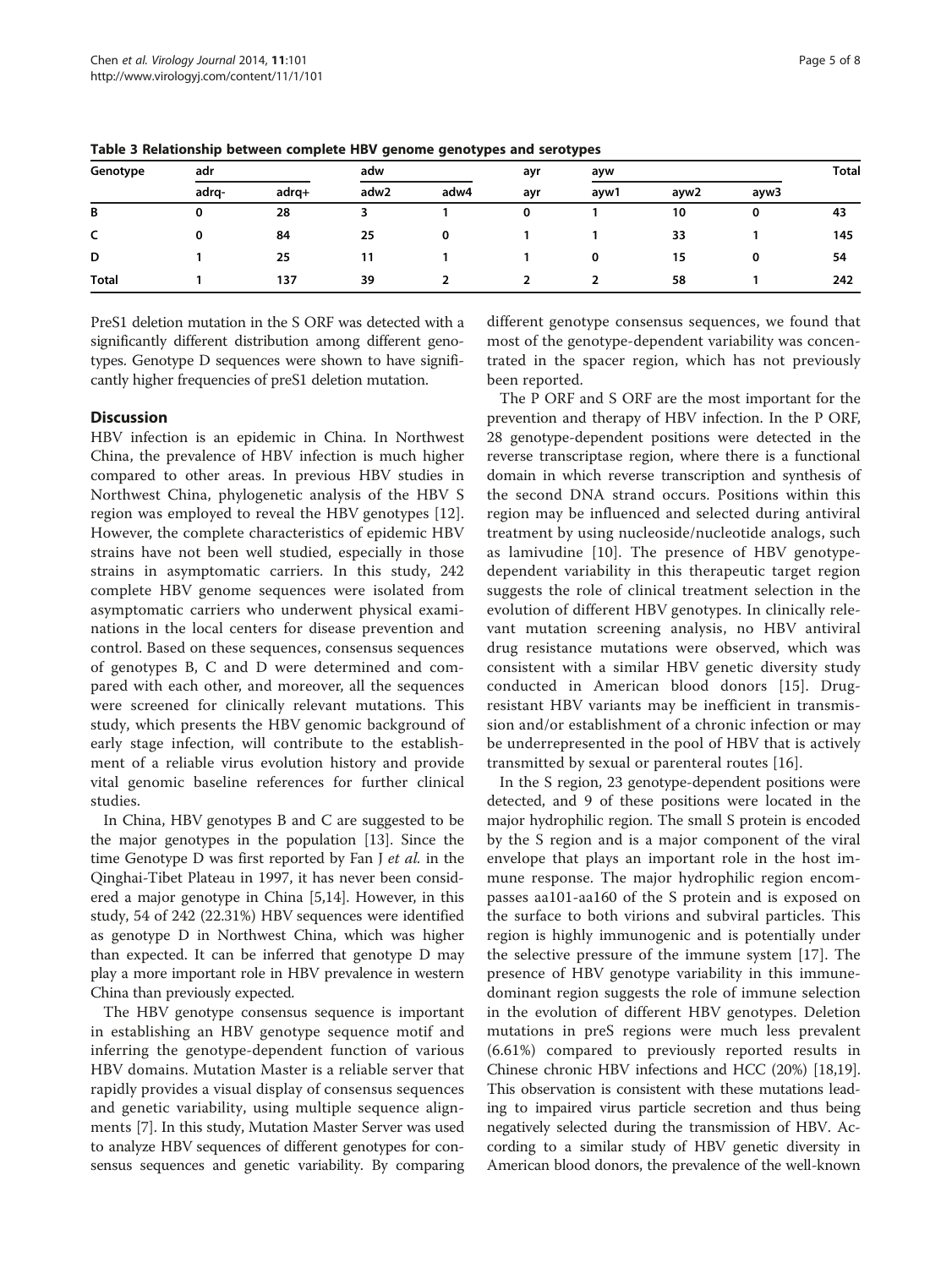<span id="page-5-0"></span>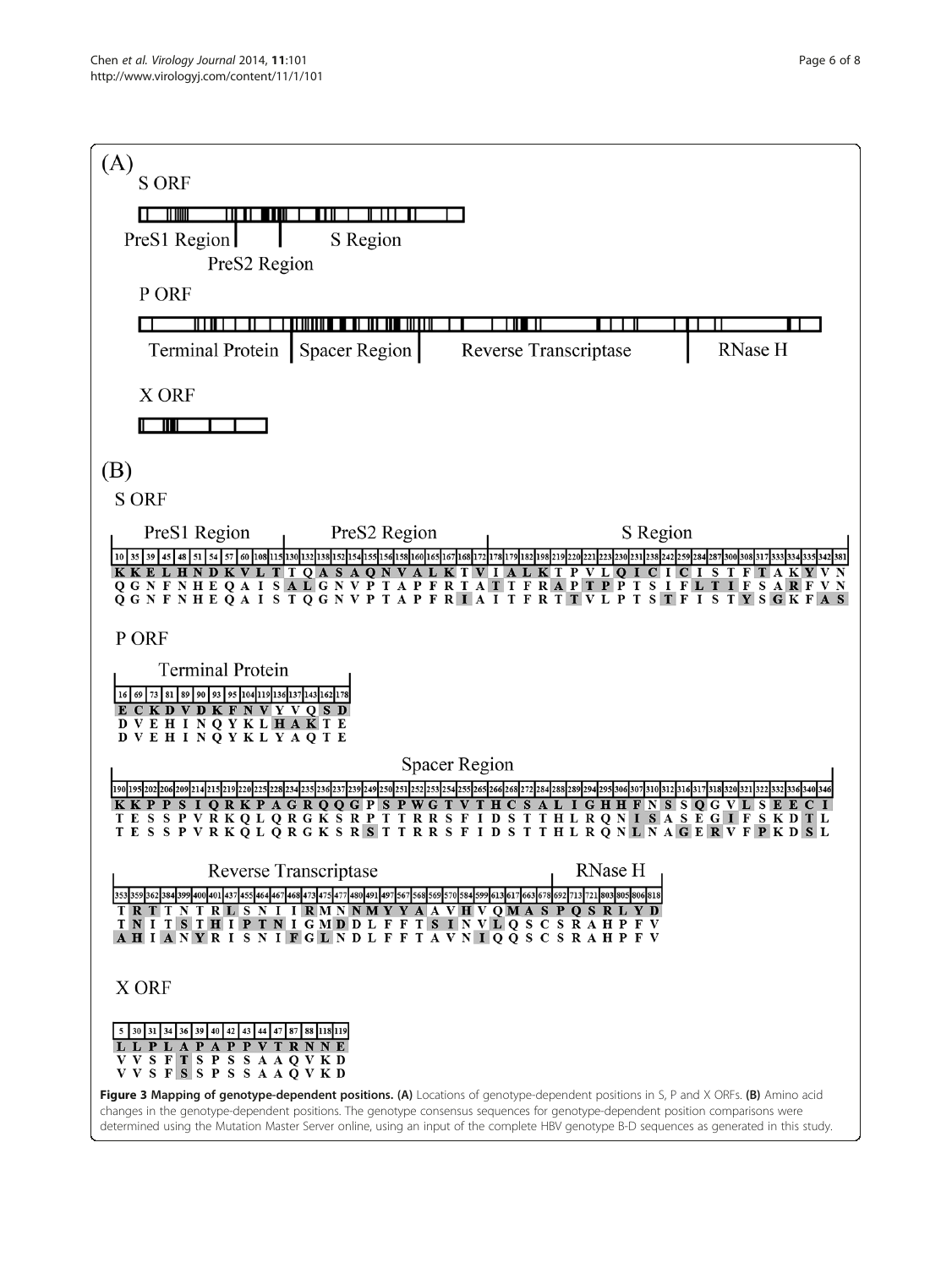<span id="page-6-0"></span>Table 4 List of clinically relevant mutations detected in the S ORF of the HBV complete genome sequences acquired in this study

|                              |    |     | Genotype B Genotype C Genotype D Total | number |
|------------------------------|----|-----|----------------------------------------|--------|
| No of sequences              | 43 | 145 | 54                                     | 242    |
| preS1 deletion<br>mutation** | 0  | 5   | 11                                     | 16     |
| preS2 deletion<br>mutation   | 1  | 4   | 0                                      | 5      |
| G129H/R                      | 1  | 5   | $\overline{2}$                         | 8      |
| G145R                        | 1  | 4   | 0                                      | 5      |
| T126A/S                      | 1  | 1   | 1                                      | 3      |
| <b>P127T</b>                 | 0  | 4   | $\overline{2}$                         | 6      |
| G130R                        | 1  | 2   | 0                                      | 3      |
| T131P                        | 2  | 5   | $\overline{2}$                         | 9      |
| M134Y                        | 11 | 31  | 14                                     | 56     |
| S143T/L                      | 8  | 20  | 11                                     | 39     |

Mutations whose distributions varied significantly in different genotypes are indicated with  $H$ \*\*" (P < 0.01).

neutralization escape mutation G145R in the HBV envelope protein was as high as 22% [[15\]](#page-7-0). However, in contrast to those results, in our study, the G145R mutation was heavily underrepresented (2.07%), from which it can be inferred that the genotype B, C and D strains in Northwest China may have less likelihood of vaccine escape [[20](#page-7-0)]. Furthermore, compared to the G145R mutation, several mutations within the major hydrophilic region were detected at high prevalence, such as M134Y and S143T/L. It can be inferred that these mutations may have been strongly selected in long-term infected carriers, in whom a strong antibody response develops [[21\]](#page-7-0).

This study has several limitations. First, the analysis was restricted to HBsAg-positive infections as detected by current blood HBV-screening assays. Consequently, infections by highly divergent variants that would not be detected by these assays would not be identified. Second, cases with low HBV qualification were not selected for complete HBV genome amplification by PCR due to amplification and sequencing accuracy, and moreover, a moderate proportion of cases were not able to be characterized due to failure of complete genome amplification by PCR. Third, bulk PCR product sequencing was performed in this study and therefore may not have detected cases of dual infection, minor populations of drug resistance or immune escape variants represented in viral quasispecies.

## Conclusions

In summary, the role of genotype D strains in HBV prevalence should not be ignored in Northwest China. Based on B, C and D genotype consensus sequences, genotype-dependent variability was frequently observed, and this variability might modulate hepatitis B-related clinical treatments and host antibody development. Among all detected clinically relevant mutations, the prevalence of confirmed vaccine-escaping mutations was low, and no HBV antiviral drug resistance mutations were observed.

#### Competing interests

The authors declare that they have no competing interests.

#### Authors' contributions

LS, FL, YYP and SJH collected the blood samples and administered the questionnaires to the subjects in various CDCs. XMC, JG and ZHJ carried out the molecular genetic studies, participated in the sequence alignment process and drafted the manuscript. LZ carried out the HBV-related serum marker test. RX, WLZ and JXZ participated in the HBV complete genome amplifications. XMC carried out the integration and alignment of HBV sequences. All authors read and approved the final manuscript.

#### Acknowledgements

We thank all medical officers of the various CDCs who collected the samples and data that were included in this study. We thank Xijing Hospital for excellent technical assistance.

This research was supported by grants from the National Science Foundation of China (No. 30800919, 30972517) and a China Special Grant for the Prevention and Control of Infection Diseases (No. 2009ZX10002-027).

#### Author details

<sup>1</sup>Department of Epidemiology, School of Public Health, Fourth Military Medical University, No. 17, Changle west RD, Xi'an 710032, China. <sup>2</sup> <sup>2</sup>Department of Cardiology, Xijing Hospital, The Fourth Military Medical University, No. 17, Changle west RD, Xi'an 710032, China. <sup>3</sup>Department of Otolaryngology, Xijing Hospital, The Fourth Military Medical University, No. 17, Changle west RD, Xi'an 710032, China. <sup>4</sup>Institute Of Neurosurgery, Xijing Hospital, The Fourth Military Medical University, No. 17, Changle west RD, Xi'an 710032, China. <sup>5</sup>Department of Statistics, School of Public Health Fourth Military Medical University, No. 17, Changle west RD, Xi'an 710032, China.

#### Received: 25 November 2013 Accepted: 20 May 2014 Published: 31 May 2014

#### References

- 1. Liu J, Fan D: Hepatitis B in China. Lancet 2007, 369:1582-1583.
- 2. Jazayeri MS, Basuni AA, Cooksley G, Locarnini S, Carman WF: Hepatitis B virus genotypes, core gene variability and ethnicity in the Pacific region. J Hepatol 2004, 41:139–146.
- 3. Liang X, Bi S, Yang W, Wang L, Cui G, Cui F, Zhang Y, Liu J, Gong X, Chen Y, Wang F, Zheng H, Wang F, Guo J, Jia Z, Ma J, Wang H, Luo H, Li L, Jin S, Hadler SC, Wang Y: Epidemiological serosurvey of hepatitis B in China–declining HBV prevalence due to hepatitis B vaccination. Vaccine 2009, 27:6550–6557.
- 4. Cheng H, Su H, Wang S, Shao Z, Men K, Li M, Li S, Zhang J, Xu J, Zhang H, Yan Y, Xu D: Association between genomic heterogeneity of hepatitis B virus and intrauterine infection. Virology 2009, 387:168–175.
- 5. Zhou B, Xiao L, Wang Z, Chang ET, Chen J, Hou J: Geographical and ethnic distribution of the HBV C/D recombinant on the Qinghai-Tibet Plateau. PLoS One 2011, 6:e18708.
- 6. Tamura K, Peterson D, Peterson N, Stecher G, Nei M, Kumar S: MEGA5: molecular evolutionary genetics analysis using maximum likelihood, evolutionary distance, and maximum parsimony methods. Mol Biol Evol 2011, 28:2731–2739.
- 7. Walewski JL, Gutierrez JA, Branch-Elliman W, Stump DD, Keller TR, Rodriguez A, Benson G, Branch AD: Mutation Master: profiles of substitutions in hepatitis C virus RNA of the core, alternate reading frame, and NS2 coding regions. RNA 2002, 8:557–571.